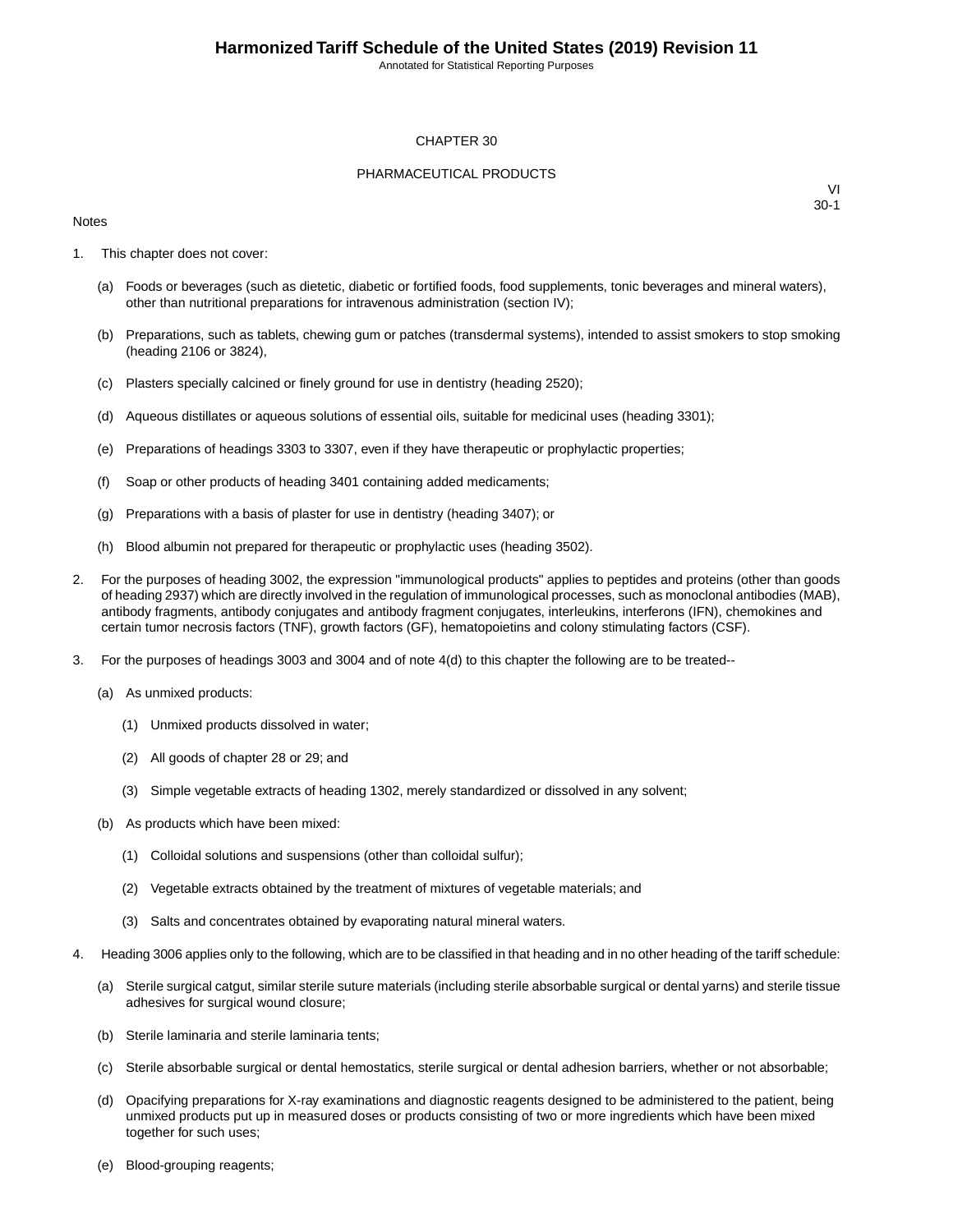Annotated for Statistical Reporting Purposes

Notes (con.) VI 30-2

- (f) Dental cements and other dental fillings; bone reconstruction cements;
- (g) First-aid boxes and kits;
- (h) Chemical contraceptive preparations based on hormones, on other products of heading 2937 or on spermicides;
- (ij) Gel preparations designed to be used in human or veterinary medicine as a lubricant for parts of the body for surgical operations or physical examinations or as a coupling agent between the body and medical instruments;
- (k) Waste pharmaceuticals, that is, pharmaceutical products which are unfit for their original intended purpose, for example, because of expiry of shelf life; and
- (l) Appliances identifiable for ostomy use, that is, colostomy, ileostomy and urostomy pouches cut to shape and their adhesive wafers or faceplates.

#### **Subheading Notes.**

- 1 For the purposes of subheadings 3002.13 and 3002.14, the following are to be treated:
	- (a) As unmixed products, pure products, whether or not containing impurities;
	- (b) As products which have been mixed:
		- (1) The products mentioned in (a) above dissolved in water or in other solvents;
		- (2) The products mentioned in (a) and (b)(1) above with an added stabilizer necessary for their preservation or transport; and
		- (3) The products mentioned in  $(a)$ ,  $(b)(1)$  and  $(b)(2)$  above with any other additive.
- 2 Subheadings 3003.60 and 3004.60 cover medicaments containing artemisinin (INN) for oral ingestion combined with other pharmaceutical active ingredients, or containing any of the following active principles, whether or not combined with other pharmaceutical active ingredients: amodiaquine (INN); artelinic acid or its salts; artenimol (INN); artemotil (INN); artemether (INN); artesunate (INN); chloroquine (INN); dihydroartemisinin (INN); lumafantrine (INN); mefloquine (INN); piperaquine (INN); pyrimethamine (INN) or sulfadoxine (INN).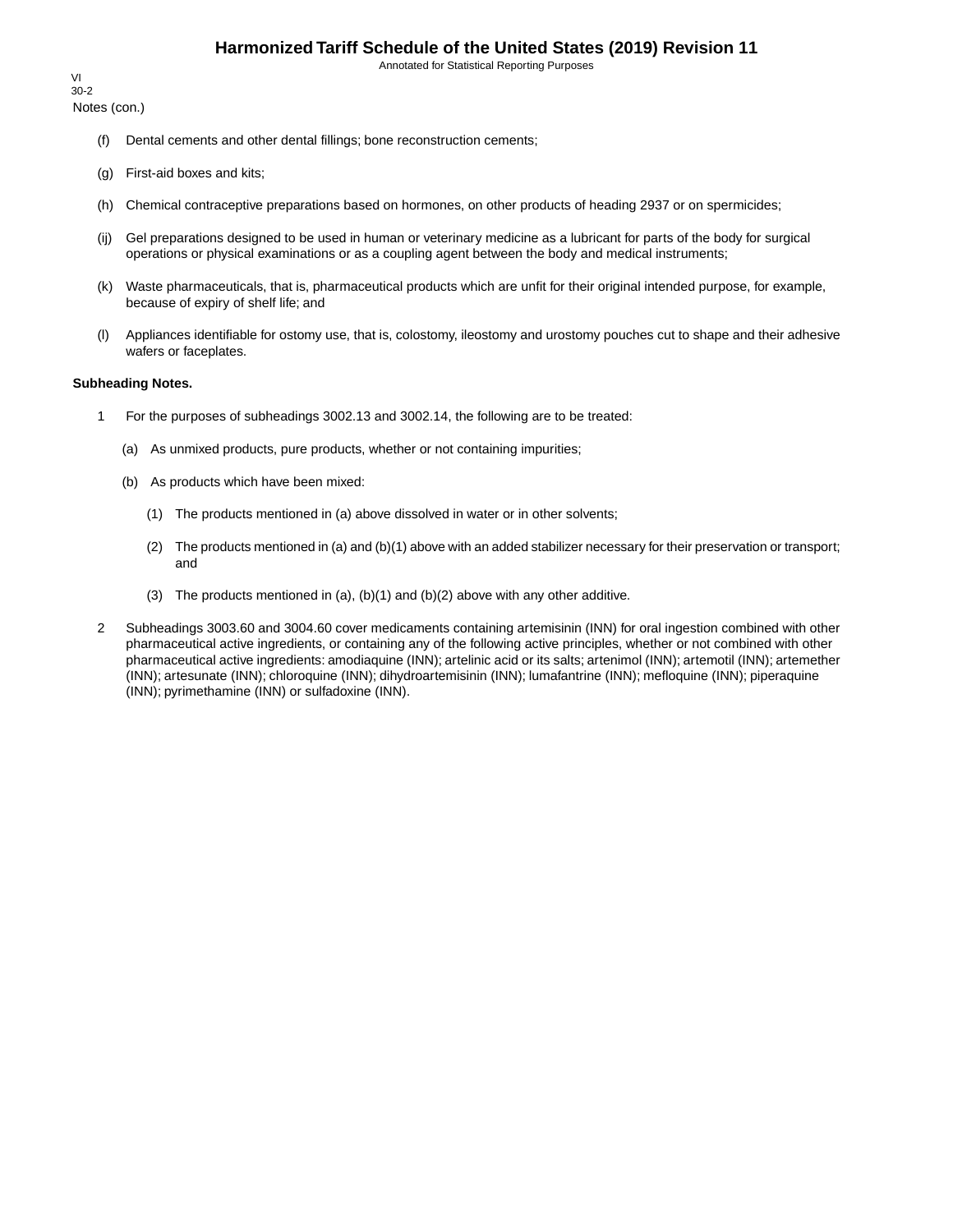Annotated for Statistical Reporting Purposes

| Heading/      | Stat.       |                                                                                                                                                                                                                                                                                                                                                                                                                                                                                     | Unit           |               | Rates of Duty |      |
|---------------|-------------|-------------------------------------------------------------------------------------------------------------------------------------------------------------------------------------------------------------------------------------------------------------------------------------------------------------------------------------------------------------------------------------------------------------------------------------------------------------------------------------|----------------|---------------|---------------|------|
| Subheading    | Suf-<br>fix | <b>Article Description</b>                                                                                                                                                                                                                                                                                                                                                                                                                                                          | of<br>Quantity | General       | Special       | 2    |
| 3001          |             | Glands and other organs for organotherapeutic uses, dried,<br>whether or not powdered; extracts of glands or other organs<br>or of their secretions for organotherapeutic uses; heparin and<br>its salts; other human or animal substances prepared for<br>therapeutic or prophylactic uses, not elsewhere specified or<br>included:                                                                                                                                                |                |               |               |      |
| 3001.20.00 00 |             | Extracts of glands or other organs or of their secretions kg Free                                                                                                                                                                                                                                                                                                                                                                                                                   |                |               |               | 10%  |
| 3001.90.01    | 10          | Glands and other organs, dried, whether or not<br>powdered:                                                                                                                                                                                                                                                                                                                                                                                                                         |                |               |               | Free |
|               | 50<br>90    |                                                                                                                                                                                                                                                                                                                                                                                                                                                                                     |                |               |               |      |
| 3002          |             | Human blood; animal blood prepared for therapeutic,<br>prophylactic or diagnostic uses; antisera, other blood fractions<br>and immunological products, whether or not modified or<br>obtained by means of biotechnological processes; vaccines,<br>toxins, cultures of micro-organisms (excluding yeasts) and<br>similar products:<br>Antisera, other blood fractions and immunological products,<br>whether or not modified or obtained by means of<br>biotechnological processes: |                |               |               |      |
| 3002.11.00 00 |             |                                                                                                                                                                                                                                                                                                                                                                                                                                                                                     |                |               |               | Free |
| 3002.12.00    |             |                                                                                                                                                                                                                                                                                                                                                                                                                                                                                     |                | Free          |               | Free |
|               | 10<br>20    | Normal human blood sera, whether or not                                                                                                                                                                                                                                                                                                                                                                                                                                             |                |               |               |      |
|               |             |                                                                                                                                                                                                                                                                                                                                                                                                                                                                                     |                |               |               |      |
|               | 30          |                                                                                                                                                                                                                                                                                                                                                                                                                                                                                     |                |               |               |      |
|               | 40          |                                                                                                                                                                                                                                                                                                                                                                                                                                                                                     |                |               |               |      |
| 3002.13.00    | 90<br>00    | Immunological products, unmixed, not put up in<br>measured doses or in forms or packings for retail                                                                                                                                                                                                                                                                                                                                                                                 | kg<br>kg       | <b>I</b> Free |               | Free |
| 3002.14.00 00 |             | Immunological products, mixed, not put up in measured<br>doses or in forms or packings for retail sale kg                                                                                                                                                                                                                                                                                                                                                                           |                | .Free         |               | Free |
| 3002.15.00 00 |             | Immunological products, put up in measured doses or<br>in forms or packings for retail sale                                                                                                                                                                                                                                                                                                                                                                                         | lka.           | Free          |               | Free |
| 3002.19.00 00 |             |                                                                                                                                                                                                                                                                                                                                                                                                                                                                                     |                | .l Free       |               | Free |
| 3002.20.00    | 00          |                                                                                                                                                                                                                                                                                                                                                                                                                                                                                     |                | Free          |               | Free |
| 3002.30.00 00 |             |                                                                                                                                                                                                                                                                                                                                                                                                                                                                                     |                |               |               | Free |
| 3002.90       |             | Other:                                                                                                                                                                                                                                                                                                                                                                                                                                                                              |                |               |               |      |
| 3002.90.10 00 |             |                                                                                                                                                                                                                                                                                                                                                                                                                                                                                     |                | Free          |               | 25%  |
| 3002.90.51    | 10          |                                                                                                                                                                                                                                                                                                                                                                                                                                                                                     |                | <b>I</b> Free |               | Free |
|               | 20          |                                                                                                                                                                                                                                                                                                                                                                                                                                                                                     |                |               |               |      |
|               | 50          |                                                                                                                                                                                                                                                                                                                                                                                                                                                                                     |                |               |               |      |
|               |             |                                                                                                                                                                                                                                                                                                                                                                                                                                                                                     |                |               |               |      |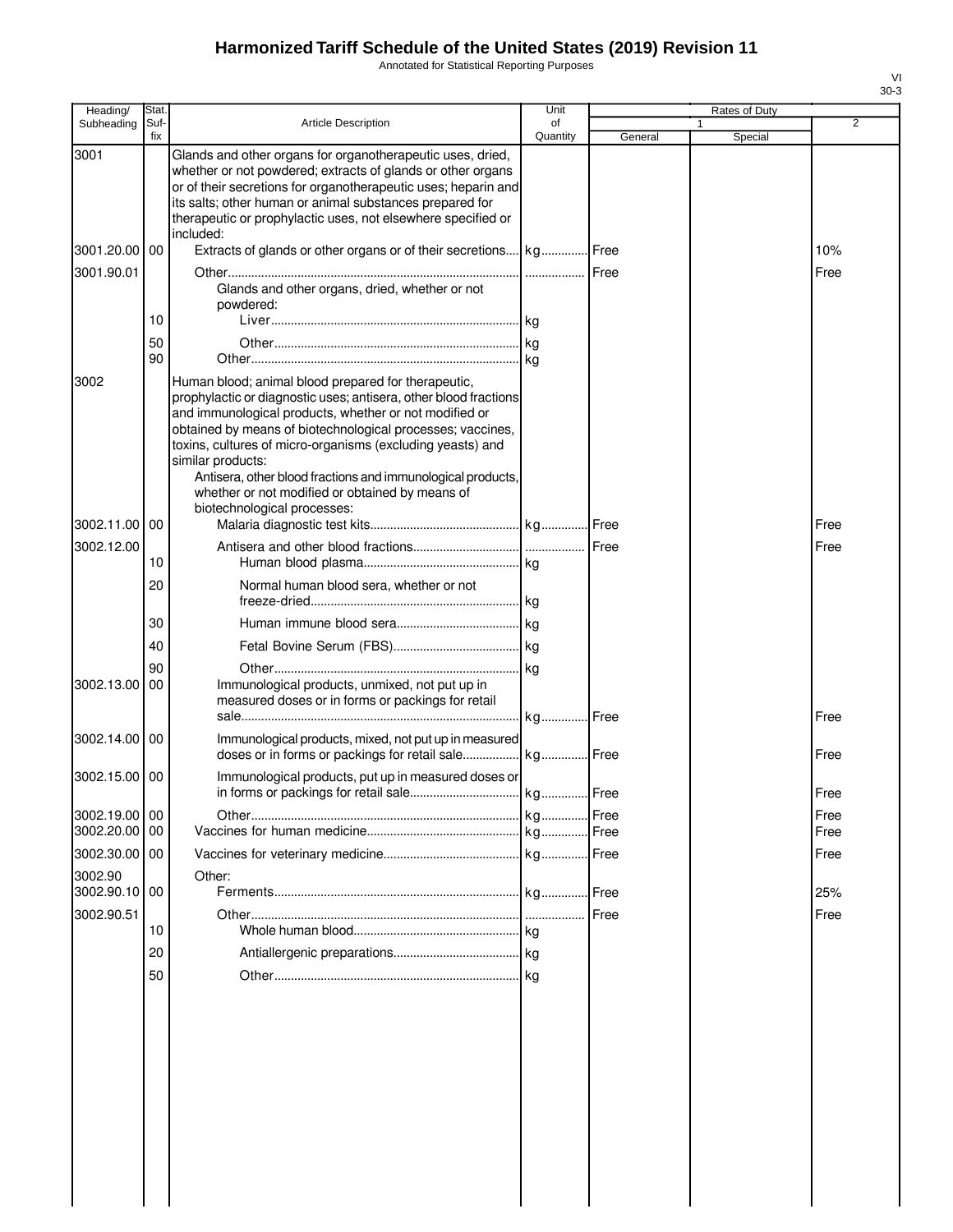Annotated for Statistical Reporting Purposes

| Heading/                      | Stat.       |                                                                                                                                                                                                                                                                                                                                                                                                                                | Unit                       |         | Rates of Duty |                      |
|-------------------------------|-------------|--------------------------------------------------------------------------------------------------------------------------------------------------------------------------------------------------------------------------------------------------------------------------------------------------------------------------------------------------------------------------------------------------------------------------------|----------------------------|---------|---------------|----------------------|
| Subheading                    | Suf-<br>fix | <b>Article Description</b>                                                                                                                                                                                                                                                                                                                                                                                                     | of<br>Quantity             | General | 1<br>Special  | $\overline{2}$       |
| 3003<br>3003.10.00            | 00          | Medicaments (excluding goods of heading 3002, 3005 or 3006)<br>consisting of two or more constituents which have been mixed<br>together for therapeutic or prophylactic uses, not put up in<br>measured doses or in forms or packings for retail sale:<br>Containing penicillins or derivatives thereof, with a<br>penicillanic acid structure, or streptomycins or their                                                      |                            |         |               | $15.4¢/kg +$         |
| 3003.20.00 00                 |             |                                                                                                                                                                                                                                                                                                                                                                                                                                |                            |         |               | 49%<br>25%           |
|                               |             | Other, containing hormones or other products of heading<br>2937:                                                                                                                                                                                                                                                                                                                                                               |                            |         |               |                      |
| 3003.31.00 00                 |             |                                                                                                                                                                                                                                                                                                                                                                                                                                |                            |         |               | 25%                  |
| 3003.39                       |             | Other:                                                                                                                                                                                                                                                                                                                                                                                                                         |                            |         |               |                      |
| 3003.39.10 00                 |             |                                                                                                                                                                                                                                                                                                                                                                                                                                |                            |         |               | 25%                  |
| 3003.39.50 00                 |             |                                                                                                                                                                                                                                                                                                                                                                                                                                |                            |         |               | 30%                  |
| 3003.41.00 00                 |             | Other, containing alkaloids or derivatives thereof:                                                                                                                                                                                                                                                                                                                                                                            |                            |         |               | Free                 |
| 3003.42.00 00                 |             | Containing pseudoephedrine (INN) or its salts kg Free                                                                                                                                                                                                                                                                                                                                                                          |                            |         |               | Free                 |
| 3003.43.00                    | 00          |                                                                                                                                                                                                                                                                                                                                                                                                                                |                            |         |               | Free                 |
| 3003.49.00                    | 00          |                                                                                                                                                                                                                                                                                                                                                                                                                                |                            |         |               | Free                 |
| 3003.60.00                    | 00          | Other, containing antimalarial active principles described                                                                                                                                                                                                                                                                                                                                                                     |                            |         |               |                      |
|                               |             |                                                                                                                                                                                                                                                                                                                                                                                                                                |                            |         |               | Free                 |
| 3003.90.01                    | 00          |                                                                                                                                                                                                                                                                                                                                                                                                                                |                            |         |               | 30%                  |
| 3004<br>3004.10<br>3004.10.10 |             | Medicaments (excluding goods of heading 3002, 3005 or 3006)<br>consisting of mixed or unmixed products for therapeutic or<br>prophylactic uses, put up in measured doses (including those<br>in the form of transdermal administration systems) or in forms<br>or packings for retail sale:<br>Containing penicillins or derivatives thereof, with a<br>penicillanic acid structure, or streptomycins or their<br>derivatives: |                            |         |               | $15.4 \text{C/kg} +$ |
|                               |             |                                                                                                                                                                                                                                                                                                                                                                                                                                |                            |         |               | 49%                  |
|                               | 10          |                                                                                                                                                                                                                                                                                                                                                                                                                                |                            |         |               |                      |
|                               | 20          | Other:                                                                                                                                                                                                                                                                                                                                                                                                                         |                            |         |               |                      |
|                               | 45          |                                                                                                                                                                                                                                                                                                                                                                                                                                | $\mathbf{I}_{\mathsf{kg}}$ |         |               |                      |
| 3004.10.50                    |             |                                                                                                                                                                                                                                                                                                                                                                                                                                |                            | Free    |               | $15.4 \text{C/kg} +$ |
|                               | 10<br>45    | Other:                                                                                                                                                                                                                                                                                                                                                                                                                         |                            |         |               | 45%                  |
|                               | 60          |                                                                                                                                                                                                                                                                                                                                                                                                                                |                            |         |               |                      |
| 3004.20.00                    |             |                                                                                                                                                                                                                                                                                                                                                                                                                                |                            | Free    |               | 25%                  |
|                               | 10          |                                                                                                                                                                                                                                                                                                                                                                                                                                |                            |         |               |                      |
|                               | 20          | Other:<br>Erythromycin, singles or in combination with other                                                                                                                                                                                                                                                                                                                                                                   |                            |         |               |                      |
|                               |             |                                                                                                                                                                                                                                                                                                                                                                                                                                | kg                         |         |               |                      |
|                               | 30          | Tetracycline, singles or in combination with other                                                                                                                                                                                                                                                                                                                                                                             |                            |         |               |                      |
|                               |             |                                                                                                                                                                                                                                                                                                                                                                                                                                | .  kg                      |         |               |                      |
|                               | 60          |                                                                                                                                                                                                                                                                                                                                                                                                                                | . kg                       |         |               |                      |
|                               |             |                                                                                                                                                                                                                                                                                                                                                                                                                                |                            |         |               |                      |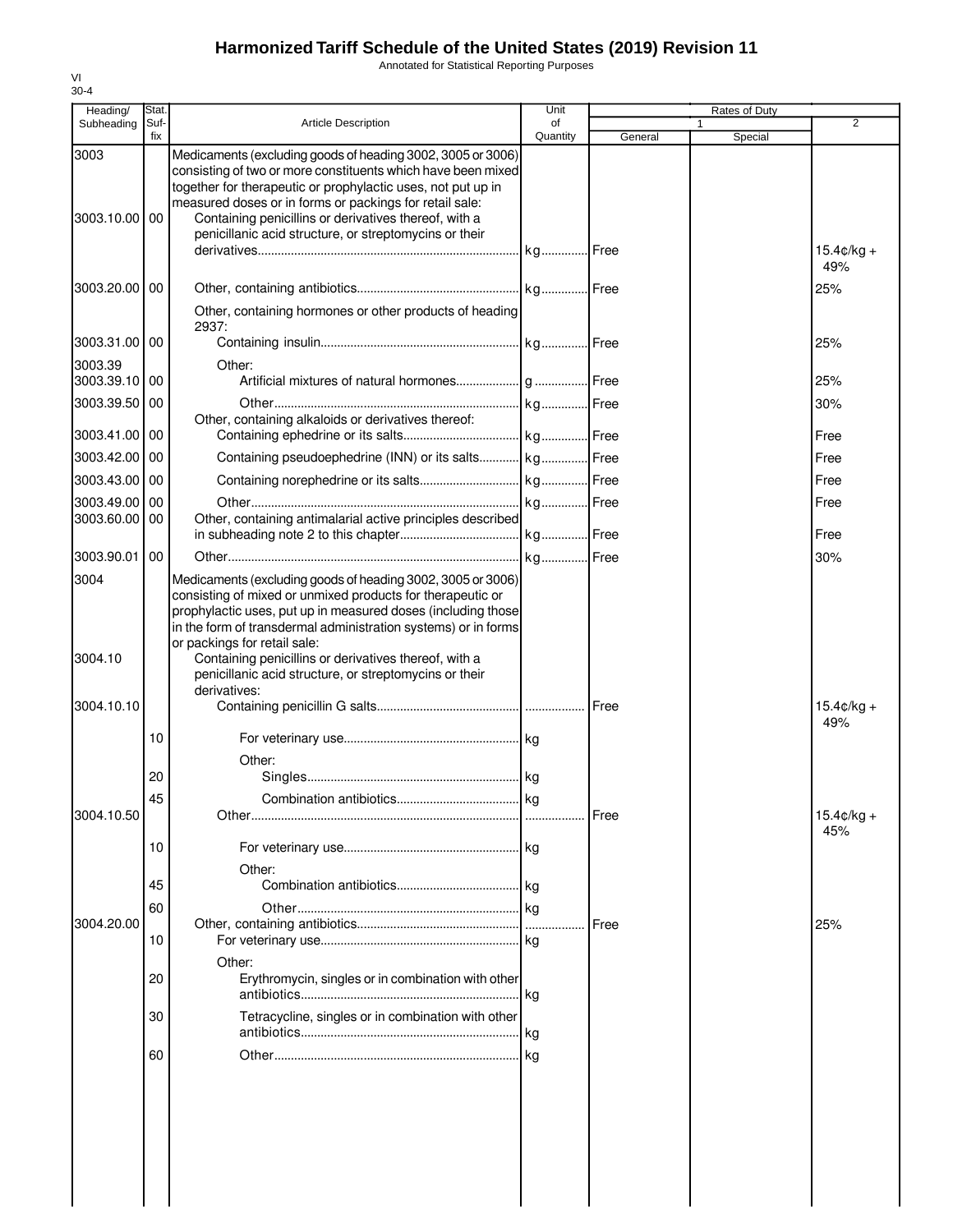Annotated for Statistical Reporting Purposes

| Heading/      | Stat.       |                                                                                                                                                                                                                                                                                                                                                                        | Unit           |         | Rates of Duty |                |
|---------------|-------------|------------------------------------------------------------------------------------------------------------------------------------------------------------------------------------------------------------------------------------------------------------------------------------------------------------------------------------------------------------------------|----------------|---------|---------------|----------------|
| Subheading    | Suf-<br>fix | Article Description                                                                                                                                                                                                                                                                                                                                                    | of<br>Quantity | General | 1<br>Special  | $\overline{2}$ |
| 3004 (con.)   |             | Medicaments (excluding goods of heading 3002, 3005 or 3006)<br>consisting of mixed or unmixed products for therapeutic or<br>prophylactic uses, put up in measured doses (including those<br>in the form of transdermal administration systems) or in forms<br>or packings for retail sale: (con.)<br>Other, containing hormones or other products of heading<br>2937: |                |         |               |                |
| 3004.31.00 00 |             |                                                                                                                                                                                                                                                                                                                                                                        |                |         |               | 25%            |
| 3004.32.00    | 00          | Containing corticosteroid hormones, their derivatives                                                                                                                                                                                                                                                                                                                  |                |         |               | 25%            |
| 3004.39.00    | 10          |                                                                                                                                                                                                                                                                                                                                                                        |                |         |               | 25%            |
|               | 50          |                                                                                                                                                                                                                                                                                                                                                                        |                |         |               |                |
| 3004.41.00 00 |             | Other, containing alkaloids or derivatives thereof:                                                                                                                                                                                                                                                                                                                    |                |         |               | 25%            |
| 3004.42.00    | 00          | Containing pseudoephedrine (INN) or its salts kg Free                                                                                                                                                                                                                                                                                                                  |                |         |               | 25%            |
| 3004.43.00    | 00          |                                                                                                                                                                                                                                                                                                                                                                        |                |         |               | 25%            |
| 3004.49.00    |             |                                                                                                                                                                                                                                                                                                                                                                        |                |         |               | 25%            |
|               | 05          |                                                                                                                                                                                                                                                                                                                                                                        |                |         |               |                |
|               | 10          | Other:                                                                                                                                                                                                                                                                                                                                                                 |                |         |               |                |
|               | 20          | Medicaments primarily affecting the central<br>nervous system:<br>Anticonvulsants, hypnotics, and                                                                                                                                                                                                                                                                      |                |         |               |                |
|               |             |                                                                                                                                                                                                                                                                                                                                                                        | . kg           |         |               |                |
|               | 30          | Antidepressants, tranquilizers and other<br>psychotherapeutic agents                                                                                                                                                                                                                                                                                                   | . kg           |         |               |                |
|               | 40          |                                                                                                                                                                                                                                                                                                                                                                        |                |         |               |                |
|               | 50          | Dermatological agents and local                                                                                                                                                                                                                                                                                                                                        |                |         |               |                |
|               | 60          | Medicaments primarily affecting the eyes, ears                                                                                                                                                                                                                                                                                                                         |                |         |               |                |
|               | 70          |                                                                                                                                                                                                                                                                                                                                                                        |                |         |               |                |
|               |             |                                                                                                                                                                                                                                                                                                                                                                        |                |         |               |                |
|               |             |                                                                                                                                                                                                                                                                                                                                                                        |                |         |               |                |
|               |             |                                                                                                                                                                                                                                                                                                                                                                        |                |         |               |                |
|               |             |                                                                                                                                                                                                                                                                                                                                                                        |                |         |               |                |
|               |             |                                                                                                                                                                                                                                                                                                                                                                        |                |         |               |                |
|               |             |                                                                                                                                                                                                                                                                                                                                                                        |                |         |               |                |
|               |             |                                                                                                                                                                                                                                                                                                                                                                        |                |         |               |                |
|               |             |                                                                                                                                                                                                                                                                                                                                                                        |                |         |               |                |
|               |             |                                                                                                                                                                                                                                                                                                                                                                        |                |         |               |                |
|               |             |                                                                                                                                                                                                                                                                                                                                                                        |                |         |               |                |
|               |             |                                                                                                                                                                                                                                                                                                                                                                        |                |         |               |                |
|               |             |                                                                                                                                                                                                                                                                                                                                                                        |                |         |               |                |
|               |             |                                                                                                                                                                                                                                                                                                                                                                        |                |         |               |                |
|               |             |                                                                                                                                                                                                                                                                                                                                                                        |                |         |               |                |
|               |             |                                                                                                                                                                                                                                                                                                                                                                        |                |         |               |                |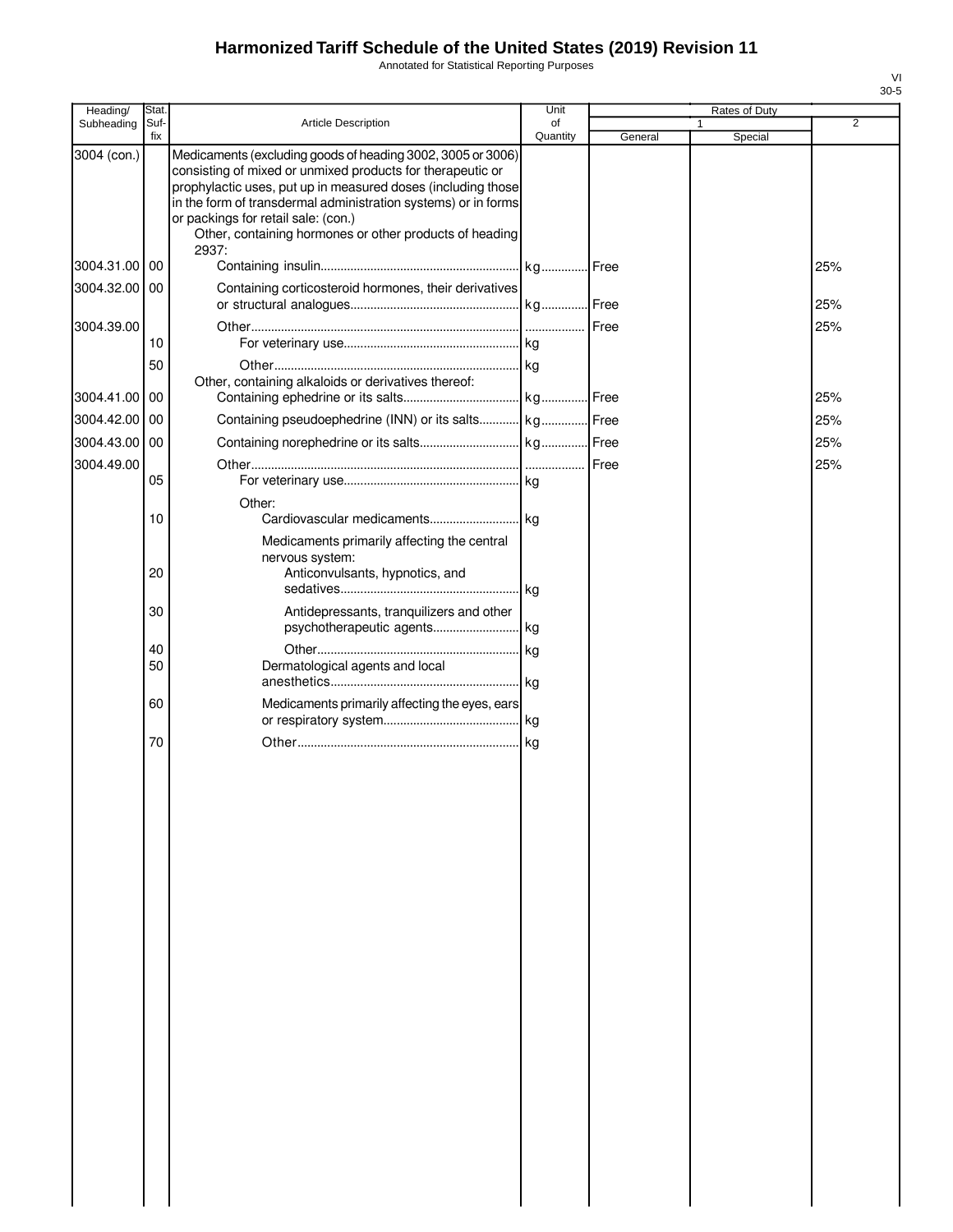Annotated for Statistical Reporting Purposes

| Heading/      | Stat.       |                                                                                                                                                                                                                                                                                                                                                                        | Unit     |         | Rates of Duty |                        |
|---------------|-------------|------------------------------------------------------------------------------------------------------------------------------------------------------------------------------------------------------------------------------------------------------------------------------------------------------------------------------------------------------------------------|----------|---------|---------------|------------------------|
| Subheading    | Suf-<br>fix | Article Description                                                                                                                                                                                                                                                                                                                                                    | of       |         | 1             | 2                      |
| 3004 (con.)   |             | Medicaments (excluding goods of heading 3002, 3005 or 3006)<br>consisting of mixed or unmixed products for therapeutic or<br>prophylactic uses, put up in measured doses (including those<br>in the form of transdermal administration systems) or in forms<br>or packings for retail sale: (con.)<br>Other, containing vitamins or other products of heading<br>2936: | Quantity | General | Special       |                        |
| 3004.50       |             | Containing vitamins synthesized wholly or in part from<br>aromatic or modified aromatic industrial organic<br>compounds:                                                                                                                                                                                                                                               |          |         |               |                        |
| 3004.50.10 00 |             |                                                                                                                                                                                                                                                                                                                                                                        |          |         |               | $15.4$ ¢/kg +<br>62%   |
| 3004.50.20 00 |             |                                                                                                                                                                                                                                                                                                                                                                        |          |         |               | $15.4¢/kg +$<br>145.5% |
| 3004.50.30 00 |             |                                                                                                                                                                                                                                                                                                                                                                        |          |         |               | $15.4¢/kg +$<br>63.5%  |
| 3004.50.40 00 |             |                                                                                                                                                                                                                                                                                                                                                                        |          |         |               | $15.4¢/kg +$<br>49%    |
| 3004.50.50    | 05          |                                                                                                                                                                                                                                                                                                                                                                        |          |         |               | 25%                    |
|               | 10          | Other:<br>Single vitamins<br>Combined with minerals or other                                                                                                                                                                                                                                                                                                           |          |         |               |                        |
|               | 20          |                                                                                                                                                                                                                                                                                                                                                                        |          |         |               |                        |
|               | 30          | Multiple vitamins:<br>Combined with minerals or other                                                                                                                                                                                                                                                                                                                  |          |         |               |                        |
|               | 40          |                                                                                                                                                                                                                                                                                                                                                                        |          |         |               |                        |
| 3004.60.00    | 00          | Other, containing antimalarial active principles described                                                                                                                                                                                                                                                                                                             |          |         |               | 30%                    |
|               |             |                                                                                                                                                                                                                                                                                                                                                                        |          |         |               |                        |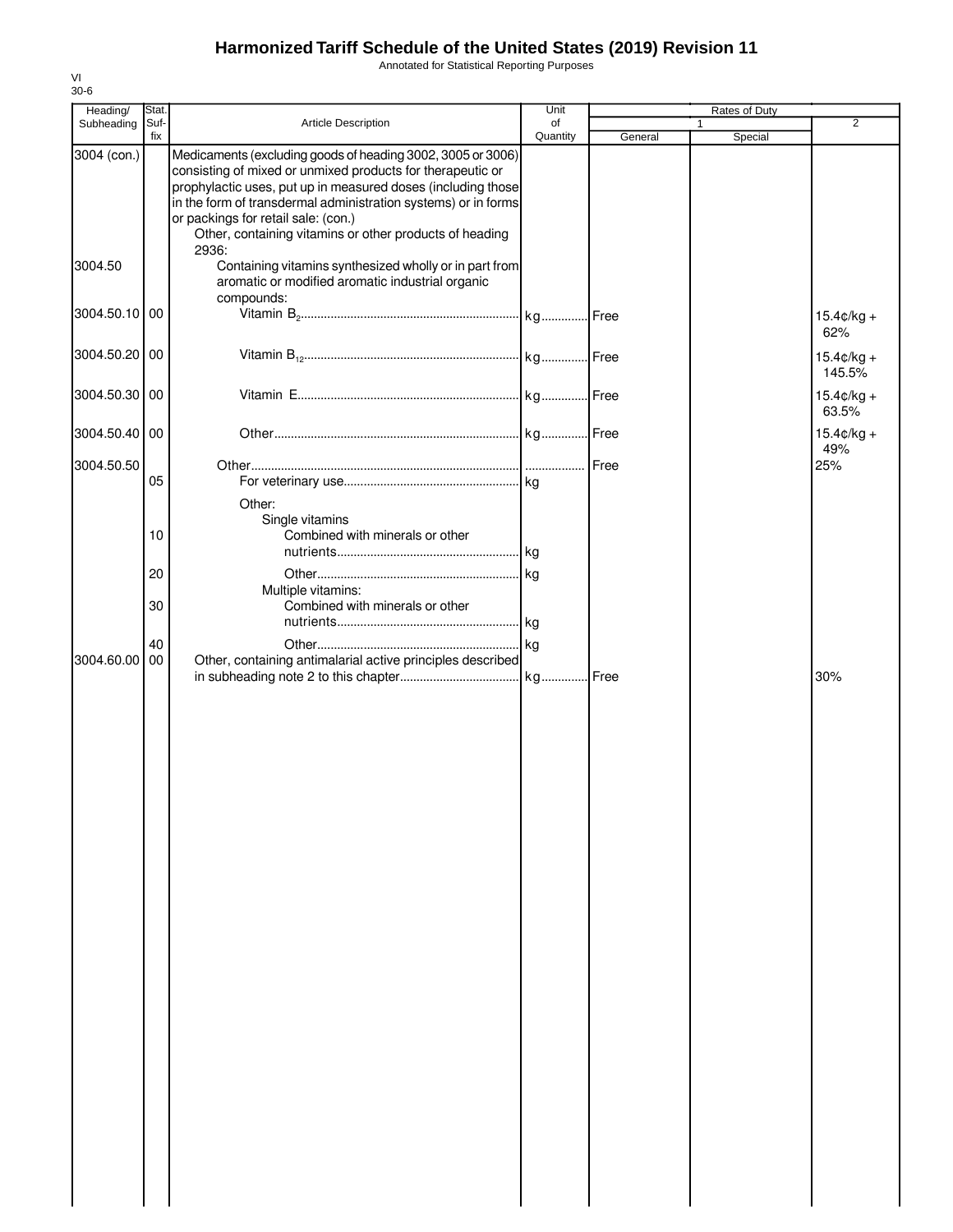Annotated for Statistical Reporting Purposes

| Heading/      | Stat.       |                                                                                                                                                                                                                                                                                                    | Unit           |         | Rates of Duty |                |
|---------------|-------------|----------------------------------------------------------------------------------------------------------------------------------------------------------------------------------------------------------------------------------------------------------------------------------------------------|----------------|---------|---------------|----------------|
| Subheading    | Suf-<br>fix | <b>Article Description</b>                                                                                                                                                                                                                                                                         | of<br>Quantity | General | Special       | $\overline{2}$ |
| 3004 (con.)   |             | Medicaments (excluding goods of heading 3002, 3005 or 3006)<br>consisting of mixed or unmixed products for therapeutic or<br>prophylactic uses, put up in measured doses (including those<br>in the form of transdermal administration systems) or in forms<br>or packings for retail sale: (con.) |                |         |               |                |
| 3004.90       |             | Other:                                                                                                                                                                                                                                                                                             |                |         |               |                |
| 3004.90.10 00 |             | Containing antigens or hyaluronic acid or its sodium                                                                                                                                                                                                                                               |                |         |               | Free           |
| 3004.90.92    |             |                                                                                                                                                                                                                                                                                                    |                | Free    |               | 30%            |
|               | 03          |                                                                                                                                                                                                                                                                                                    |                |         |               |                |
|               |             | Other:<br>Anti-infective medicaments:                                                                                                                                                                                                                                                              |                |         |               |                |
|               | 05          |                                                                                                                                                                                                                                                                                                    |                |         |               |                |
|               | 10          |                                                                                                                                                                                                                                                                                                    |                |         |               |                |
|               | 15          | Antineoplastic and immunosuppressive                                                                                                                                                                                                                                                               |                |         |               |                |
|               | 20          |                                                                                                                                                                                                                                                                                                    |                |         |               |                |
|               |             | Medicaments primarily affecting the central                                                                                                                                                                                                                                                        |                |         |               |                |
|               | 22          | nervous system:<br>Analgesics, antipyretics and nonhormonal<br>anti-inflammatory agents:                                                                                                                                                                                                           | . kg           |         |               |                |
|               | 24          |                                                                                                                                                                                                                                                                                                    |                |         |               |                |
|               | 26          | Tolmetin sodium (anhydrous) kg                                                                                                                                                                                                                                                                     |                |         |               |                |
|               | 28          |                                                                                                                                                                                                                                                                                                    | kg             |         |               |                |
|               | 30          | Anticonvulsants, hypnotics and                                                                                                                                                                                                                                                                     |                |         |               |                |
|               | 35          | Antidepressants, tranquilizers, and other                                                                                                                                                                                                                                                          |                |         |               |                |
|               |             | psychotherapeutic agents kg                                                                                                                                                                                                                                                                        |                |         |               |                |
|               | 40<br>45    | Dermatological agents and local                                                                                                                                                                                                                                                                    | kg             |         |               |                |
|               |             | Medicaments primarily affecting the digestive<br>system:                                                                                                                                                                                                                                           |                |         |               |                |
|               | 50          |                                                                                                                                                                                                                                                                                                    |                |         |               |                |
|               | 55          |                                                                                                                                                                                                                                                                                                    |                |         |               |                |
|               | 60          | Preparations pimarily affecting the electrolytic,<br>caloric or water balance                                                                                                                                                                                                                      | kg             |         |               |                |
|               | 65          |                                                                                                                                                                                                                                                                                                    |                |         |               |                |
|               | 70          | Medicaments primarily affecting the eyes, ears,<br>or respiratory system:                                                                                                                                                                                                                          |                |         |               |                |
|               | 76          | Cough and cold preparations kg<br>Other:                                                                                                                                                                                                                                                           |                |         |               |                |
|               | 80          |                                                                                                                                                                                                                                                                                                    |                |         |               |                |
|               | 85          |                                                                                                                                                                                                                                                                                                    |                |         |               |                |
|               | 90          |                                                                                                                                                                                                                                                                                                    |                |         |               |                |
|               |             |                                                                                                                                                                                                                                                                                                    |                |         |               |                |
|               |             |                                                                                                                                                                                                                                                                                                    |                |         |               |                |
|               |             |                                                                                                                                                                                                                                                                                                    |                |         |               |                |